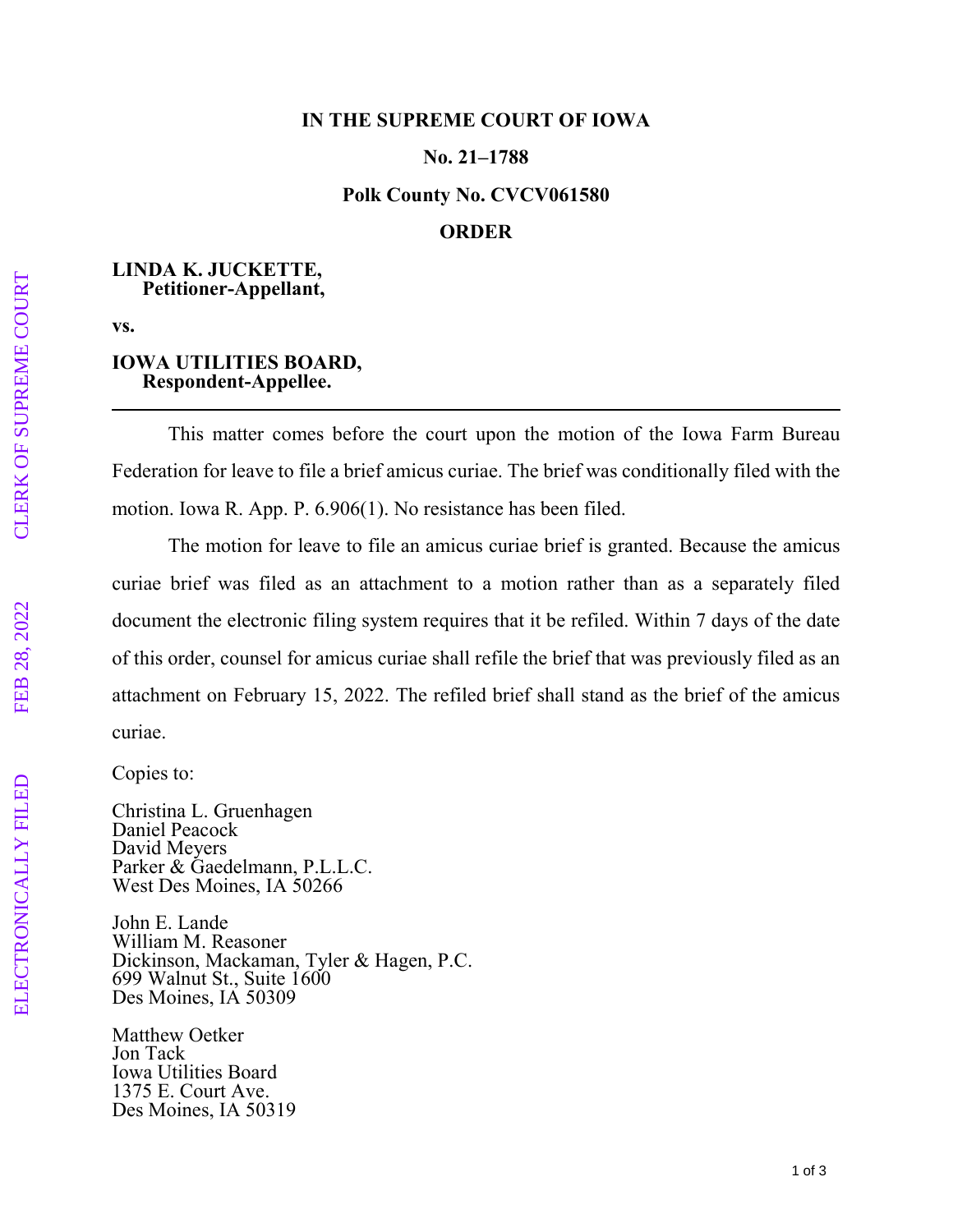Jeffrey J. Cook Office of Consumer Advocate 1375 E. Court Ave. Des Moines, IA 50319

Andrew L. Magner MidAmerican Energy Company 666 Grand Ave., Suite 500 Des Moines, IA 50309